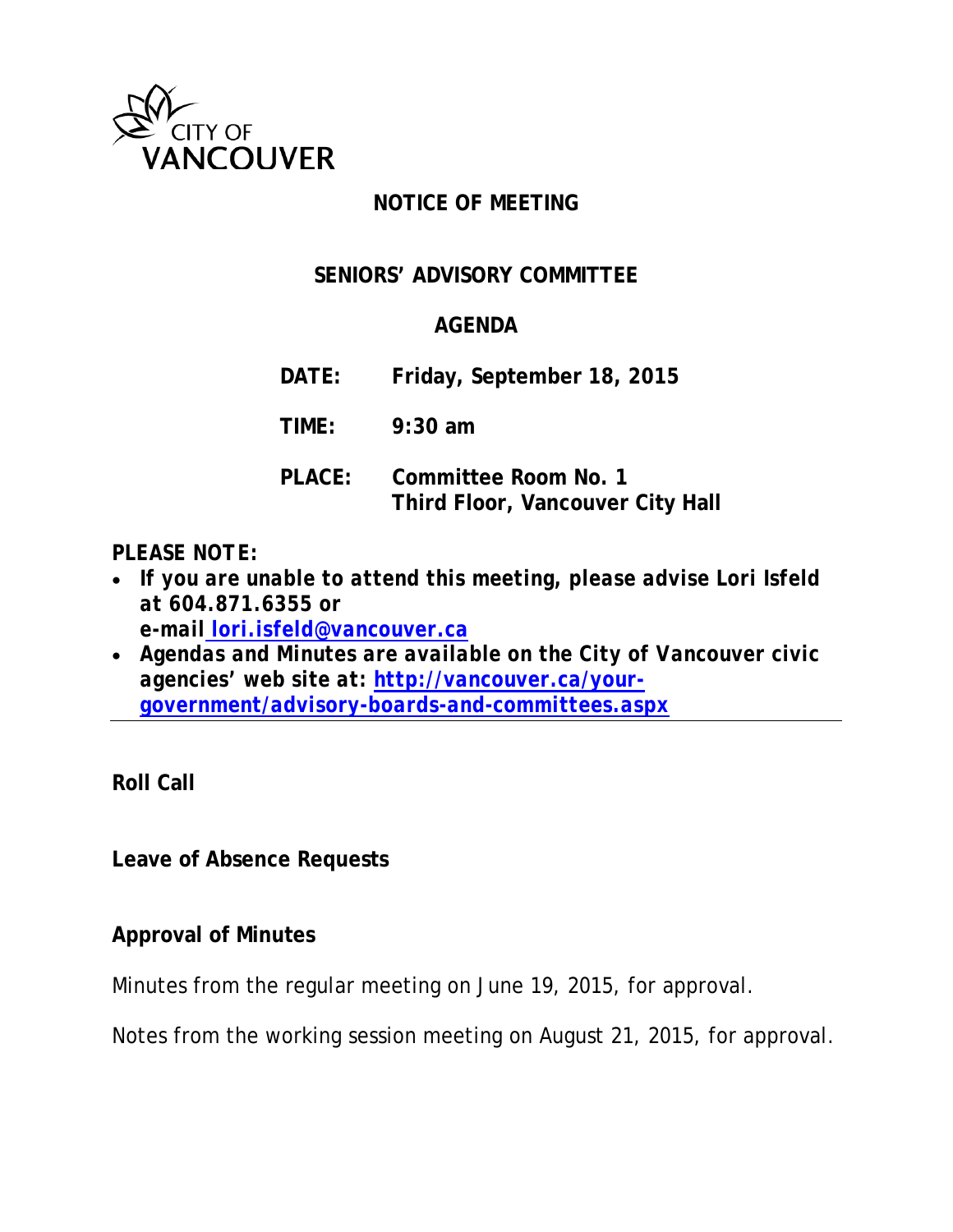# **1. POSTPONED - Providence Health Care Redevelopment Project Team**

# **2. Jim Deva Plaza - Davie Village**

Update by John Grottenberg, Planner, Vancouver – Downtown, Planning and Development Services.

## **3. Rectangular Rapid Flashing Beacons**

Presentation by Liliana Quintero, Traffic & Data Management, Engineering Services.

## **4. Committee Liaison Updates**

- a. Council Liaison
- b. School Board Liaison
- c. Park Board Liaison
- d. Vancouver Public Library Liaison
- e. Staff Liaison

## **5. Business Arising from the Minutes**

- a. Arbutus Village Development Permit Board letter
- b. Motion to change the name of the committee Eddy Elmer

### **4. Subcommittee Updates**

- a. Communication Eddy Elmer
- b. Housing Scott Ricker and Chris Morrissey
- c. National Seniors Day Beatrice Ho
- d. Social Isolation and Loneliness Brian Tucker
- e. Transportation and Mobility Dellie Lidyard